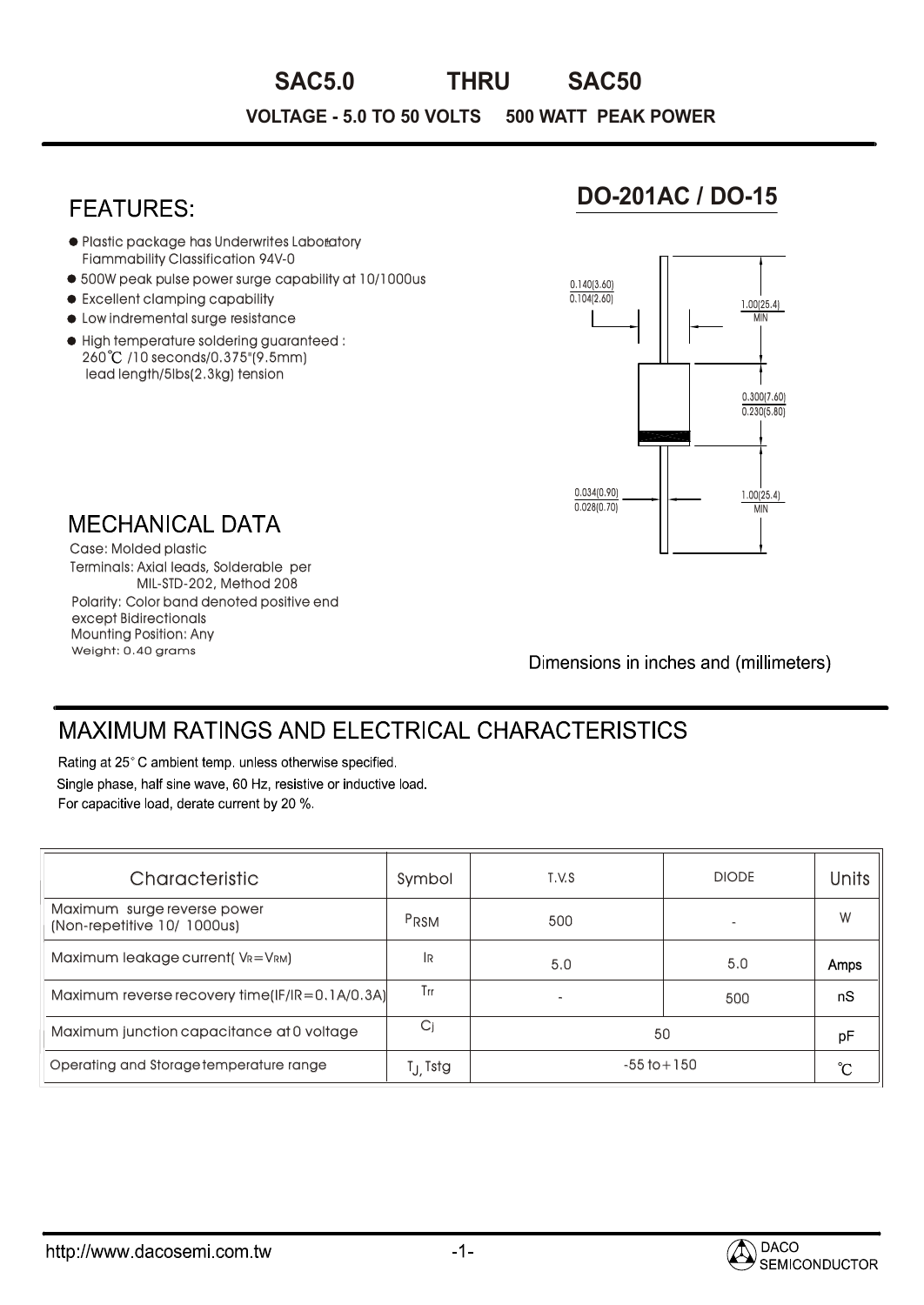#### **RATINGS AND CHARACTERISTIC CURVES SAC5.0 THRUSAC50**

| Device<br>Type    | Stand-off<br>Voltage<br><b>VwM</b> | <b>Breakdown</b><br><b>VBR</b><br>Voltage<br>at IT | Test<br>Current<br><b>IT</b> | Maximun<br>Reverse<br>Leakage<br>at Vwm<br>IR | Maximmum<br>Clamping<br>Voltage<br>at IPP=5.0A<br>Vc. | Maximun<br>Peak Pulse<br>Current<br><b>IPPM</b> | Inverse<br>Blocking<br>Leakage<br>Current<br>at VwiB | Working<br><b>Blocking</b><br>Leakage<br>Voltage<br><b>VwiB</b> | Peak<br>Inverse<br>Blocking<br>Voltage(VPIB) |
|-------------------|------------------------------------|----------------------------------------------------|------------------------------|-----------------------------------------------|-------------------------------------------------------|-------------------------------------------------|------------------------------------------------------|-----------------------------------------------------------------|----------------------------------------------|
|                   | Volts                              | Volts                                              | mA                           | $\mu$ A                                       | Volts                                                 | Amps                                            | mA                                                   | Volts                                                           | Volts                                        |
| <b>SAC5.0</b>     | 5.00                               | 7.60                                               | 1.0                          | 300                                           | 10.0                                                  | 44                                              | 1.0                                                  | 75                                                              | 100                                          |
| <b>SAC6.0</b>     | 6.00                               | 7.90                                               | 1.0                          | 300                                           | 11.2                                                  | 41                                              | 1.0                                                  | 75                                                              | 100                                          |
| <b>SAC7.0</b>     | 7.00                               | 8.33                                               | 1.0                          | 300                                           | 12.6                                                  | 38                                              | 1.0                                                  | 75                                                              | 100                                          |
| <b>SAC8.0</b>     | 8.00                               | 8.89                                               | 1.0                          | 100                                           | 13.4                                                  | 36                                              | 1.0                                                  | 75                                                              | 100                                          |
| <b>SAC8.5</b>     | 8.50                               | 9.44                                               | 1.0                          | 50                                            | 14.0                                                  | 34                                              | 1.0                                                  | 75                                                              | 100                                          |
| SAC10             | 10.0                               | 11.10                                              | 1.0                          | 5.0                                           | 16.3                                                  | 29                                              | 1.0                                                  | 75                                                              | 100                                          |
| SAC <sub>12</sub> | 12.0                               | 13.30                                              | 1.0                          | 5.0                                           | 19.0                                                  | 25                                              | $1.0\,$                                              | 75                                                              | 100                                          |
| SAC <sub>15</sub> | 15.0                               | 16.70                                              | 1.0                          | 5.0                                           | 23.6                                                  | 20                                              | 1.0                                                  | 75                                                              | 100                                          |
| SAC <sub>18</sub> | 18.0                               | 20.00                                              | 1.0                          | 5.0                                           | 28.8                                                  | 15                                              | 1.0                                                  | 75                                                              | 100                                          |
| SAC22             | 22.0                               | 24.40                                              | 1.0                          | 5.0                                           | 35.4                                                  | 14                                              | 1.0                                                  | 75                                                              | 100                                          |
| SAC <sub>26</sub> | 26.0                               | 28.90                                              | 1.0                          | 5.0                                           | 42.3                                                  | 11.1                                            | 1.0                                                  | 75                                                              | 100                                          |
| SAC30             | 30.0                               | 33.30                                              | 1.0                          | 5.0                                           | 48.6                                                  | 10.0                                            | 1.0                                                  | 75                                                              | 100                                          |
| SAC36             | 36.0                               | 40.00                                              | 1.0                          | 5.0                                           | 60.0                                                  | 8.6                                             | 1.0                                                  | 75                                                              | 100                                          |
| SAC45             | 45.0                               | 50.00                                              | 1.0                          | 5.0                                           | 77.0                                                  | 6.8                                             | 1.0                                                  | 150                                                             | 100                                          |
| SAC50             | 50.0                               | 55.50                                              | 1.0                          | 5.0                                           | 88.0                                                  | 5.8                                             | 1.0                                                  | 150                                                             | 100                                          |
|                   |                                    |                                                    |                              |                                               |                                                       |                                                 |                                                      |                                                                 |                                              |
|                   |                                    |                                                    |                              |                                               |                                                       |                                                 |                                                      |                                                                 |                                              |

NOTE1:The SAC series is a low capacitance silicon transient voltage suppressor for data or signal line. It is designed for commercial and industrial applications. This series offers pricing,size,and capacitance advantages.This series employs a standard TVS in series with a rectifier which reduces the effective capacitance up through 70MHz with a minimum amount of signal loss or deformation. If bidirectional transient protection capabliity is required, is required,two low capacitance TVS must be used in parallel,opposite in polarity for complete AC protection.

NOTE2:The SAC series of low capacitance silicon transient voltage suppressors,rate at 400 watts,provides board level protection for data or signal lines form the damaging effects of electrostatic discharge(ESD),and electromagnetic pluse(EMP).It will clamp the inductive overshoot voltage caused by very fast impulse rise times. The low capacitance assures minumum signal attenuation.

NOTE3:A TVS is normally selected according to the reverse"Stand Off Voltage"(VR)which should be equal to or greater than the DC or continuoues peak operating voltage level.

NOTE: EQUIVALENT CIRCUIT



T.V.S DIODE

FIGURE.1-AC Line Protection Application



APPLICATION NOTE : Devices must be used with two units in parallel, opposite in polarity as shown in circuit for AC signal line protection